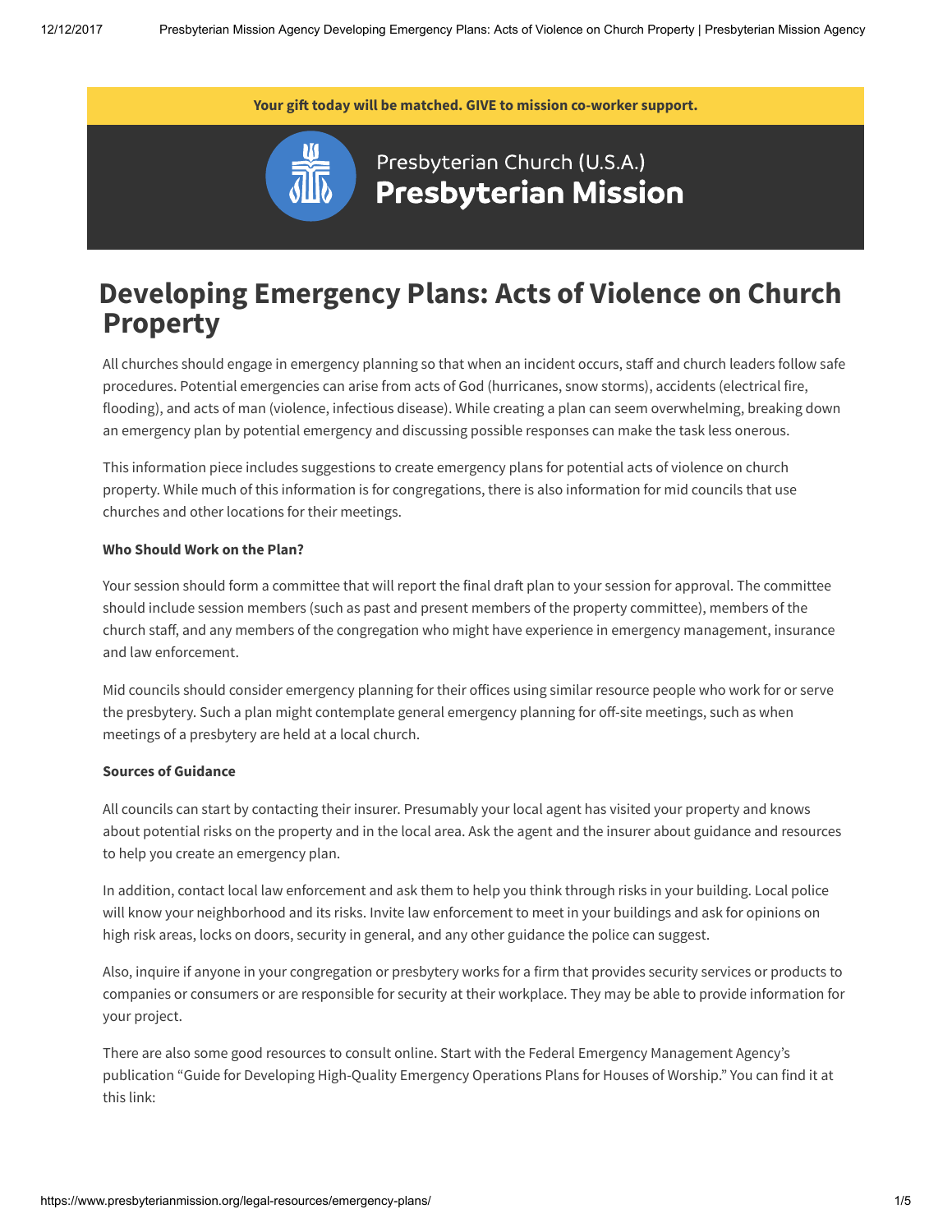<https://www.fema.gov/media-library/assets/documents/33007> (https://www.fema.gov/medialibrary/assets/documents/33007)

You can also find resources at the Church Law and Tax website, including risk management resources, at this link:

<http://store.churchlawtodaystore.com/emergencies.html> (http://store.churchlawtodaystore.com/emergencies.html)

#### Preparing a Plan

Plans will vary from church to church and council to council based upon size, number of buildings, budgets and other factors. There are some commons elements to consider in creating a plan.

## Examine your Property — the first step is to examine your property and go through a checklist of questions, such as:

- Do all doors have secure locks?
- Are there alarms on some or all of the doors and are they active and functioning properly?
- If there are no door alarms, should you have alarms on certain doors to alert staff when they are opened?
- Are exits marked and are exit signs and doors properly lit?
- Do all first floor windows have locks and/or bars?
- Where are the remote sections of buildings which can be used to get access away from public and church office view?
- Where are the church's vulnerable spots?
- Do you have security cameras and what can they see?
- Which buildings and portions of buildings are used on any given day of the week?
- Where have we had issues in the past with breaches of security, break-ins and uninvited guests?

#### Assess Where Incidents May Occur

Some days of the week will present more challenges than other days. On Sunday mornings activities will likely take place in the sanctuary, Christian education areas and nursery. On Sunday afternoon there may be Bible study and other classes as well as youth group activities. Planning for emergencies on Sunday may be different from planning for the rest of the week at an active church.

During the week, staff will be in the church office. In some churches, staff offices may be outside the main church office. It will be harder to secure staff when their offices are spread around your property. Meanwhile you may be hosting a daycare or church school in a separate building. During the day there may be a variety of meetings in rooms all over your property including church committees, church groups, exercise classes, Bible study, Alcoholics Anonymous and other groups related to various addictions, Brownies, Cub Scouts, Girl Scouts, Boy Scouts, Indian Guides, and the list goes on and on.

Give some thought to how you need to secure various locations on your property on certain days of the week. Churches often are welcoming spaces with doors open to anyone who wishes to enter — places of sanctuary. However, such openness comes at a cost. A committee considering an emergency plan should assess whether to reduce accessibility and limit ingress and egress to certain areas where visitors can quickly and easily be identified. Another issue is whether to have all guests sign in and out so that staff can control who is in the church building(s) at any given time.

#### Assess Who Can Help

Make lists of members of your congregation or council who may be of assistance in a crisis. Then ask those folks if they are willing to assist in the event of a crisis. These are also folks you might want on your planning team: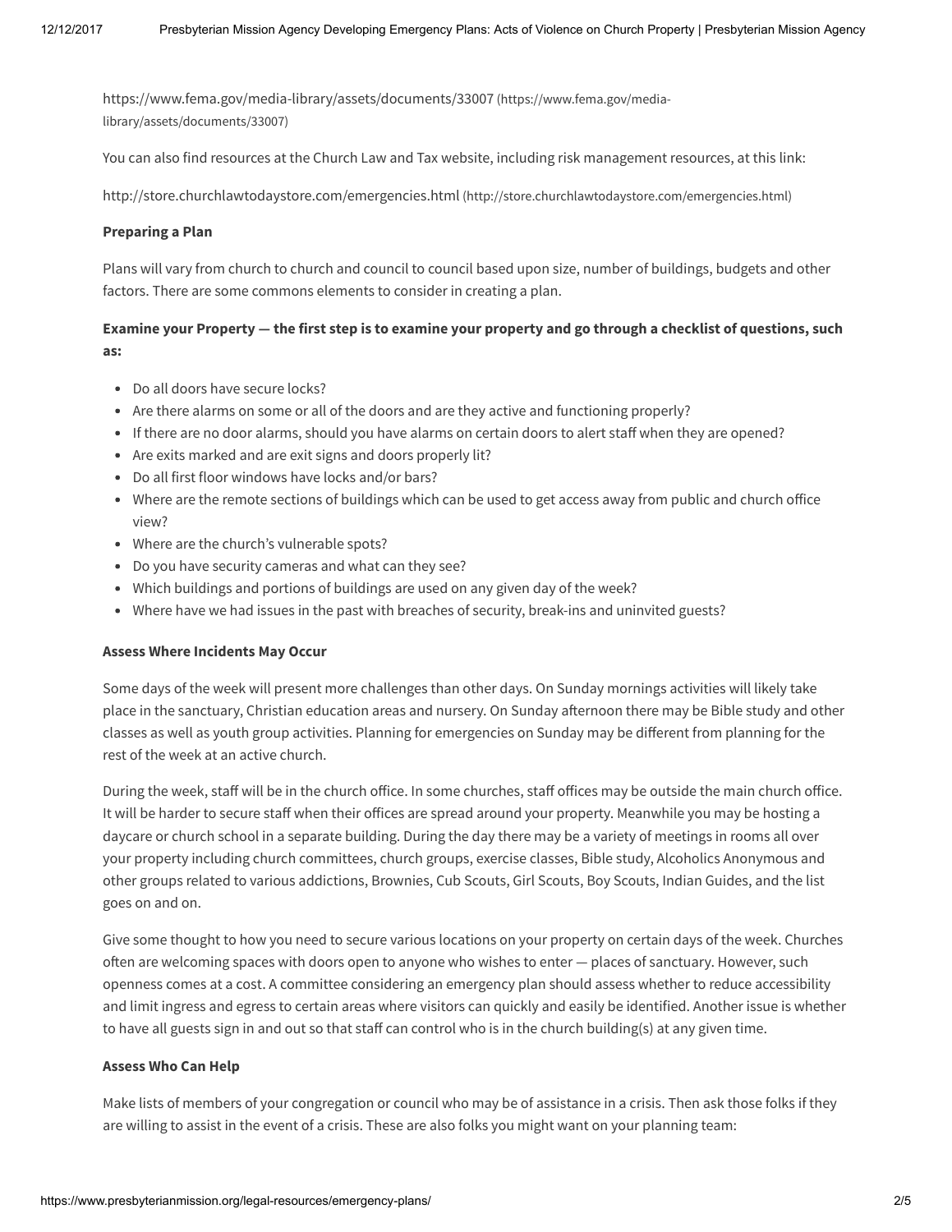- 1. Doctors, nurses, and EMTs.
- 2. Members of law enforcement.
- 3. Members of the media or person who are communicators in their regular jobs.
- 4. Employees of a security company or locksmiths.

#### Communications by Staff — I Am Worried About A Problem

Employees should be trained that if they hear or see something that they perceive is a problem, they should say something. Sometimes church staffers become complacent because they feel an issue is none of their business or because the business of a church is to help people, not report them to law enforcement. Remember that churches are places where people go to get help when they face tough economic circumstances (poverty, job loss), difficult personal issues (separation, divorce, loss of custody of children), and personal loss (death of a family member or friend). Even though churches seek to offer solace and compassion to people facing serious personal challenges, some people may take desperate actions toward churches or have mental health issues that distort their view of a church and its staff and members.

Make sure your staff knows that they can and should report to their supervisor and the pastoral staff anything that makes them uncomfortable. If neither is available and the issue is serious, staffers should be told to contact local law enforcement for guidance.

#### Communications — Internal and External

Communications during a crisis is important and should be included in your plan. Also think about internal communications versus external communications. Internal communications looks at how to communicate with staff and volunteers in your building during a crisis. Do you have a public address system heard throughout your property? If so, you should consider a code that would warn folks of a situation that involves a shooter on property or risk of violence. If you do not have a public address system, do all staffers have walkie talkies or cell phones with that capacity? Will you send a warning text? In short, how will you notify staff and volunteers to seek shelter and go to a safe place inside or outside your buildings?

External communications means having contact information for a variety of third parties who you may need to call for assistance or information. That list should include local law enforcement, nearby hospitals, and other emergency services. When a crisis occurs you should have several people prepared to call 911 and report a problem so that if people get separated or one person is injured or killed you do not rely upon that one person to call for help.

Finally, you should consider point persons if an event occurs and the media contacts your church. Keep that group small. Channel all inquiries about the event to that small team. Include members of that team on your list of who to contact in an emergency.

#### Evacuation or Shelter In Place

Security experts advise that in a case of an active shooter your plan should direct people to get out of the building if possible, but if not, to shelter in a safe place and be still. A factor to consider in your plan is evacuation routes (including alternate routes if primary routes are blocked) and where staff can shelter safely in place during a crisis. Emergency responders and law enforcement can help you select the best evacuation routes. It is useful to post those routes so that in an emergency people can look quickly at a diagram and know where to go. Security experts advise that there are some areas where people should not shelter with an active shooter in a building: near windows, in doorways, hallways, stairways and elevators. (Information provided by Securitas Security.)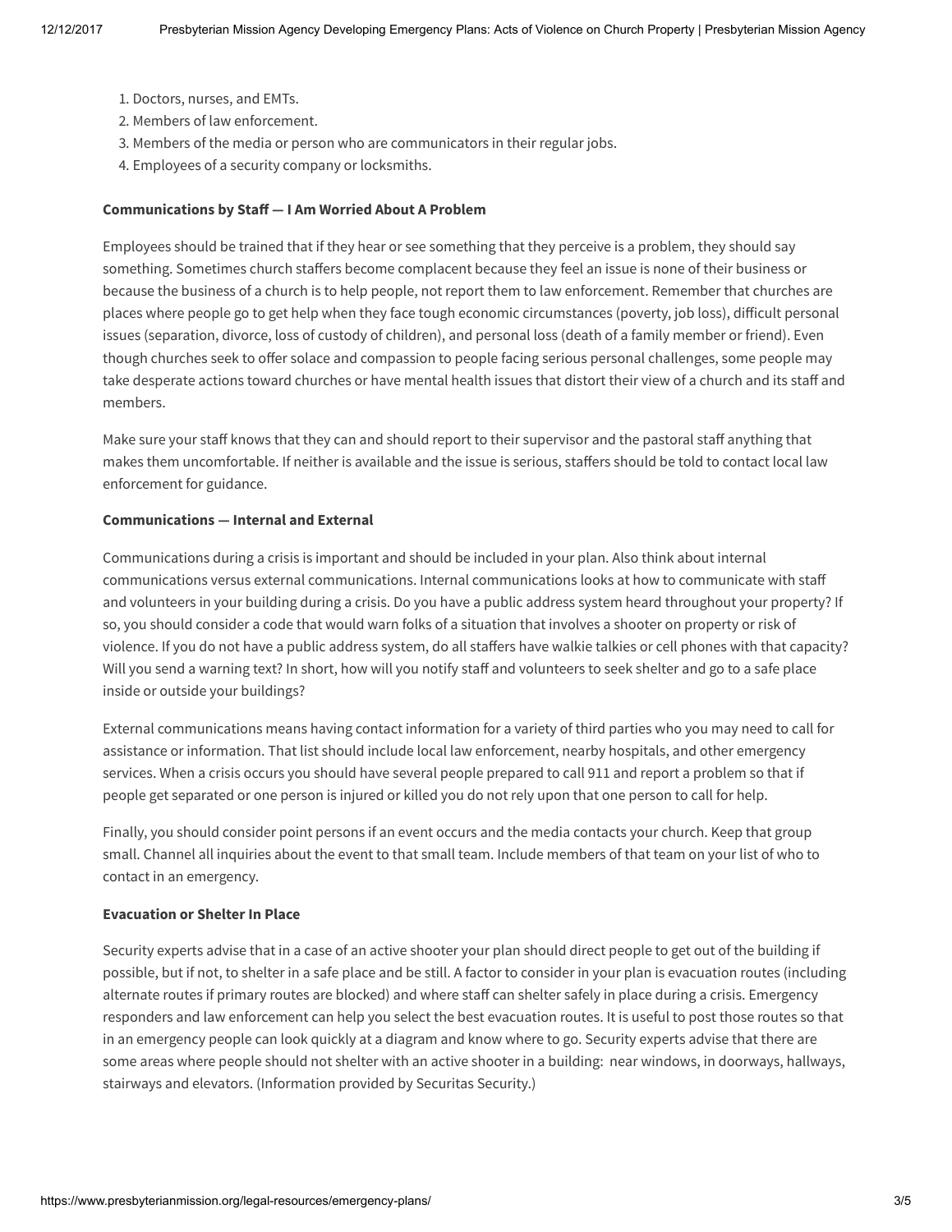Your plan should include diagrams of your property and buildings including names of rooms. It should identify church offices with names of staffers. If there is a daycare or school it should indicate which rooms they occupy. It would be useful to include in the plan a church calendar, which should be updated regularly, so emergency personnel can quickly determine what meetings, events and activities are happening on your property.

#### Once Law Enforcement Arrives

Remember that when law enforcement arrives, officers will be looking for the person who is causing a problem or is an armed aggressor so that they can neutralize the threat. Train staff and volunteers that when officers arrive they should keep their hands visible and empty and they should identify themselves to the officers. Then they should share any information they have about the crisis. What happened? Where did it happen? Describe the person causing the problem. And so forth. Next law enforcement will seek to rescue victims and provide medical assistance to anyone who is injured. Finally, if there is an active shooter or criminal in your building, it is a crime scene and law enforcement wants to preserve and secure it. (Information provided by Securitas Security.)

### Threats of Violence

Whether or not you have a plan in place, you should report threats of violence from any source to law enforcement. No matter what you think of the credibility of the threat or its source, law enforcement can help you assess credibility and assist in a response.

Of course, actual incidents of violence, damage, burglaries, arsons, graffiti and other property crimes should be reported to police. These may not be isolated incidents in your neighborhood and reports may help police identify and catch those responsible.

Failure to report and respond to past incidents may create liability for your church. For example, if someone repeatedly enters your buildings and makes threats or behaves in an unusual manner and no one reports the disruptive behavior to law enforcement, if that person returns and harms someone, it could be argued that your church was on notice of this dangerous person and failed to act. The injured party may bring a lawsuit on the grounds of negligence and argue that the actions of the person who caused the injury was foreseeable and preventable.

#### Training and Sharing

Having a plan is useful, but without training it is merely a document that likely will not be adequately implemented when an emergency unfolds. So, share your plan with all church/council staff and allow them to ask questions. Then train the staff on how to respond in case of an emergency. Hold an annual discussion at a staff meeting to remind staff of the plan and to make sure all staff members know the plan of action. Just as you might hold an annual fire drill to know how to exit safely in a fire emergency, consider a similar drill for an emergency involving potential violence on your property.

For possible incidents in the sanctuary, train your greeters and ushers on the plan and recommended responses.

If you have any weekday operations in your buildings, such as a daycare or church school, share your plan with the leaders and staff of those operations. Discuss with them what to do in case of an emergency and where to go to be safe. Include someone from those operations on your planning committee that creates the emergency plan.

When you share the plan with your session or presbytery for approval, discuss it thoroughly so that your leaders know how to respond in an emergency. Bring out the plan once a year to discuss at a meeting.

Make your congregation or council aware of the plan and where to find it.